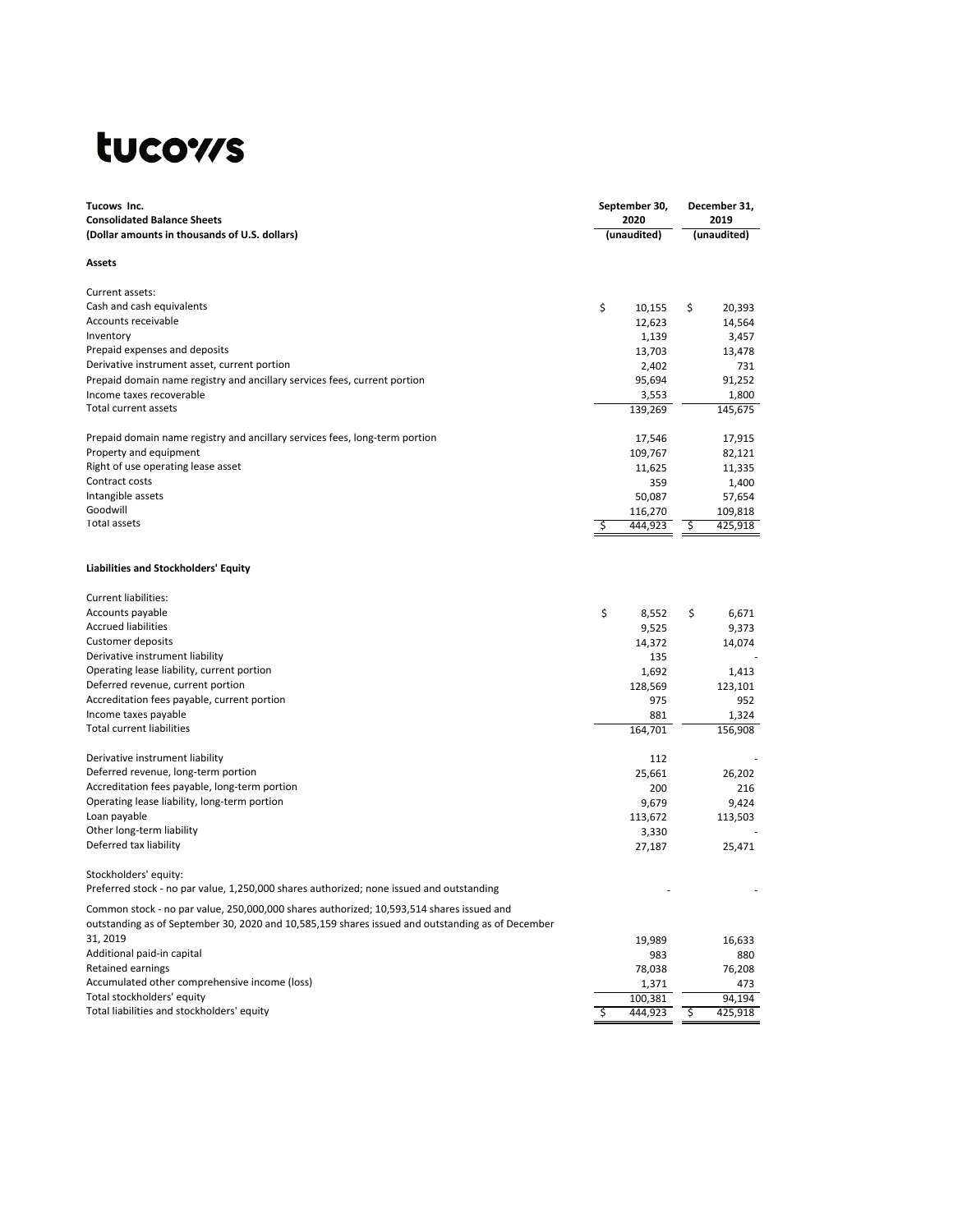| Tucows Inc.                                                                                     |     | Three months ended September 30, |    | Nine months ended September 30, |    |             |      |             |  |
|-------------------------------------------------------------------------------------------------|-----|----------------------------------|----|---------------------------------|----|-------------|------|-------------|--|
| <b>Consolidated Statements of Operations and Comprehensive Income</b>                           |     | 2020                             |    | 2019                            |    | 2020        | 2019 |             |  |
| (Dollar amounts in thousands of U.S. dollares)                                                  |     | (unaudited)                      |    | (unaudited)                     |    | (unaudited) |      | (unaudited) |  |
| Net revenues                                                                                    | \$  | 74,311                           | \$ | 88,129                          | \$ | 240,418     | \$   | 251,199     |  |
| Cost of revenues:                                                                               |     |                                  |    |                                 |    |             |      |             |  |
| Cost of revenues                                                                                |     | 48,330                           |    | 55,756                          |    | 153,308     |      | 162,561     |  |
| Network expenses (*)                                                                            |     | 2,612                            |    | 2,254                           |    | 7,513       |      | 7,034       |  |
| Depreciation of property and equipment                                                          |     | 2,985                            |    | 2,231                           |    | 8,892       |      | 6,070       |  |
| Amortization of intangible assets                                                               |     | 330                              |    | 314                             |    | 1,010       |      | 802         |  |
| Impairment of property and equipment                                                            |     | 113                              |    |                                 |    | 1,638       |      |             |  |
| Total cost of revenues                                                                          |     | 54,370                           |    | 60,555                          |    | 172,361     |      | 176,467     |  |
| Gross profit                                                                                    |     | 19,941                           |    | 27,574                          |    | 68,057      |      | 74,732      |  |
| Expenses:                                                                                       |     |                                  |    |                                 |    |             |      |             |  |
| Sales and marketing (*)                                                                         |     |                                  |    |                                 |    |             |      |             |  |
| Technical operations and development (*)                                                        |     | 8,318                            |    | 8,769                           |    | 26,521      |      | 26,366      |  |
| General and administrative (*)                                                                  |     | 3,162                            |    | 2,876                           |    | 8,980       |      | 8,151       |  |
|                                                                                                 |     | 4,868                            |    | 4,574                           |    | 15,074      |      | 13,818      |  |
| Depreciation of property and equipment                                                          |     | 125                              |    | 117                             |    | 363         |      | 375         |  |
| Loss on disposition of property and equipment                                                   |     |                                  |    | 73                              |    |             |      | 73          |  |
| Amortization of intangible assets                                                               |     | 2,315                            |    | 2,544                           |    | 7,766       |      | 6,661       |  |
| Impairment of definite life intangible assets                                                   |     |                                  |    |                                 |    | 1,431       |      |             |  |
| Loss (gain) on currency forward contracts                                                       |     | (159)                            |    | 20                              |    | (99)        |      | (90)        |  |
| <b>Total expenses</b>                                                                           |     | 18,629                           |    | 18,973                          |    | 60,036      |      | 55,354      |  |
| Income from operations                                                                          |     | 1,312                            |    | 8,601                           |    | 8,021       |      | 19,378      |  |
| Other income (expenses):                                                                        |     |                                  |    |                                 |    |             |      |             |  |
| Interest expense, net                                                                           |     | (760)                            |    | (1,263)                         |    | (2,756)     |      | (3, 549)    |  |
| Gain on sale of Ting Customer Assets, net                                                       |     | 1,090                            |    |                                 |    | 1,090       |      |             |  |
| Other income                                                                                    |     | (86)                             |    | ÷.                              |    | (258)       |      |             |  |
| Total other income (expenses)                                                                   |     | 244                              |    | (1, 263)                        |    | (1,924)     |      | (3, 549)    |  |
|                                                                                                 |     |                                  |    |                                 |    |             |      |             |  |
| Income before provision for income taxes                                                        |     | 1,556                            |    | 7,338                           |    | 6,097       |      | 15,829      |  |
| Provision for income taxes                                                                      |     | 840                              |    | 3,133                           |    | 2,390       |      | 6,209       |  |
| Net income for the period                                                                       |     | 716                              |    | 4,205                           |    | 3,707       |      | 9,620       |  |
| Other comprehensive income, net of tax                                                          |     |                                  |    |                                 |    |             |      |             |  |
| Unrealized income (loss) on hedging activities                                                  |     | 729                              |    | (175)                           |    | 609         |      | 614         |  |
| Net amount reclassified to earnings                                                             |     | 46                               |    | 26                              |    | 289         |      | 167         |  |
| Other comprehensive income (loss) net of tax expense (income) of \$230 and (\$47) for the three |     | 775                              |    | (149)                           |    | 898         |      | 781         |  |
| Comprehensive income, net of tax for the period                                                 |     | 1,491                            | \$ | 4,056                           |    | 4,605       |      | 10,401      |  |
|                                                                                                 |     |                                  |    |                                 |    |             |      |             |  |
| Basic earnings per common share                                                                 |     | 0.07                             |    | 0.40                            |    | 0.35        |      | 0.90        |  |
| Shares used in computing basic earnings per common share                                        |     | 10,577,731                       |    | 10,626,754                      |    | 10,585,785  |      | 10,639,544  |  |
| Diluted earnings per common share                                                               | Ś   | 0.07                             | Ś  | 0.39                            | Ś  | 0.35        | Ś    | 0.89        |  |
| Shares used in computing diluted earnings per common share                                      |     | 10,682,808                       |    | 10,745,834                      |    | 10,679,162  |      | 10,798,099  |  |
|                                                                                                 |     |                                  |    |                                 |    |             |      |             |  |
| (*) Stock-based compensation has been included in expenses as follows:                          |     |                                  |    |                                 |    |             |      |             |  |
| Network expenses                                                                                | \$  | 138                              | \$ | 95                              | Ś  | 333         | \$   | 224         |  |
| Sales and marketing                                                                             | \$  | 456                              | \$ | 363                             | \$ | 1,203       | \$   | 857         |  |
| Technical operations and development                                                            | \$  | 208                              | \$ | 179                             | \$ | 558         | Ś    | 428         |  |
| General and administrative                                                                      | \$. | 214                              | Š. | 193                             | Ś  | 570         | Ś    | 531         |  |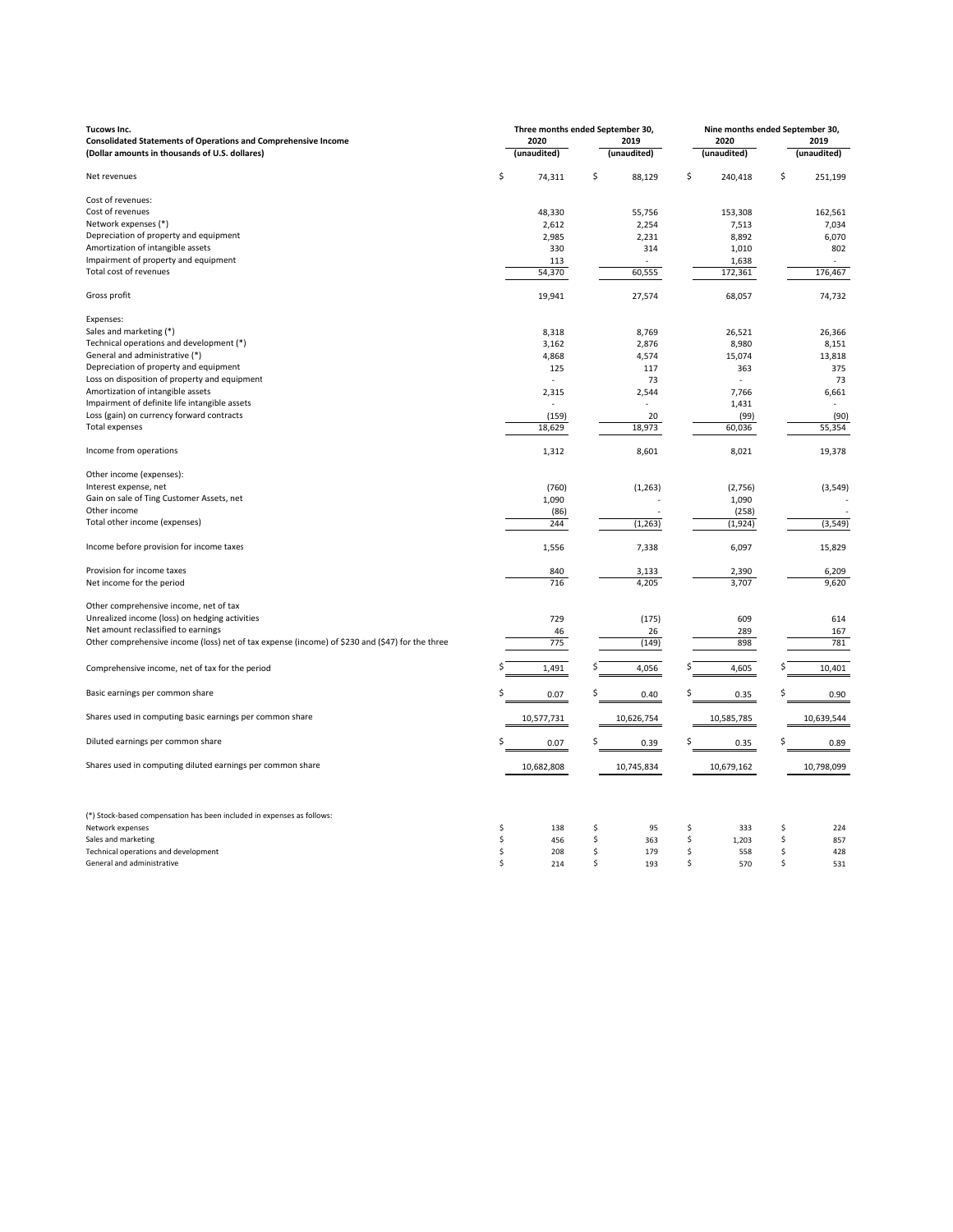| Tucows Inc.                                                                    |              | Three months ended September 30, |      |             | Nine months ended September 30, |    |             |
|--------------------------------------------------------------------------------|--------------|----------------------------------|------|-------------|---------------------------------|----|-------------|
| <b>Consolidated Statements of Cash Flows</b>                                   | 2020<br>2019 |                                  | 2020 | 2019        |                                 |    |             |
| (Dollar amounts in thousands of U.S. dollars)                                  |              | (unaudited)                      |      | (unaudited) | (unaudited)                     |    | (unaudited) |
|                                                                                |              |                                  |      |             |                                 |    |             |
| Cash provided by:                                                              |              |                                  |      |             |                                 |    |             |
| Operating activities:                                                          |              |                                  |      |             |                                 |    |             |
| Net income for the period                                                      | \$           | 716                              | \$   | 4,205       | \$<br>3,707                     | \$ | 9,620       |
|                                                                                |              |                                  |      |             |                                 |    |             |
| Items not involving cash:                                                      |              |                                  |      |             |                                 |    |             |
| Depreciation of property and equipment                                         |              | 3,110                            |      | 2,348       | 9,255                           |    | 6,445       |
| Loss on write off/impairment of property and equipment                         |              | 113                              |      | 120         | 1,638                           |    | 142         |
| Amortization of debt discount and issuance costs                               |              | 68                               |      | 64          | 202                             |    | 232         |
| Amortization of intangible assets                                              |              | 2,645                            |      | 2,858       | 8,776                           |    | 7,463       |
| Net amortization contract costs                                                |              | (15)                             |      | (61)        | 109                             |    | (8)         |
| Accretion of contingent consideration                                          |              | 86                               |      |             | 258                             |    |             |
| Impairment of definite life intangible asset                                   |              |                                  |      |             | 1,431                           |    |             |
| Foreign exchange impact of impairment of definite life intangible asset        |              |                                  |      |             | 223                             |    |             |
| Deferred income taxes (recovery)                                               |              | 180                              |      | (170)       | (927)                           |    | 1,741       |
| Excess tax benefits on share-based compensation expense                        |              | (164)                            |      | (53)        | (508)                           |    | (790)       |
| Net Right of use operating assets/Operating lease liability                    |              | 137                              |      | (54)        | 249                             |    | (5)         |
| Loss on disposal of domain names                                               |              |                                  |      | 66          | 15                              |    | 72          |
| Loss (gain) on change in the fair value of forward contracts                   |              | (175)                            |      | (16)        | (263)                           |    | (204)       |
| Disposal of Ting Mobile customer assets                                        |              | 3,513                            |      |             | 3,513                           |    |             |
| Stock-based compensation                                                       |              | 1,016                            |      | 830         | 2,664                           |    | 2,040       |
| Change in non-cash operating working capital:                                  |              |                                  |      |             |                                 |    |             |
| Accounts receivable                                                            |              | 118                              |      | (1,763)     | 2,670                           |    | (1,920)     |
| Inventory                                                                      |              | (123)                            |      | (644)       | 1,681                           |    | (128)       |
| Prepaid expenses and deposits                                                  |              | 2,905                            |      | (329)       | (317)                           |    | (3, 243)    |
| Prepaid domain name registry and ancillary services fees                       |              | 984                              |      | 3,819       | (4,073)                         |    | 3,754       |
| Income taxes recoverable                                                       |              | (2, 475)                         |      | 1,576       | (1,681)                         |    | (1, 299)    |
| Accounts payable                                                               |              | 509                              |      |             | 759                             |    |             |
| <b>Accrued liabilities</b>                                                     |              |                                  |      | (2, 394)    |                                 |    | (2,778)     |
| Customer deposits                                                              |              | (668)                            |      | 3,687       | (334)                           |    | 7,274       |
|                                                                                |              | 69                               |      | 1,394       | 463                             |    | 873         |
| Deferred revenue<br>Accreditation fees payable                                 |              | (1,070)                          |      | (4, 200)    | 4,927                           |    | (2,062)     |
|                                                                                |              | (47)                             |      | (68)        | $\overline{7}$                  |    | (34)        |
| Net cash provided by operating activities                                      |              | 11,432                           |      | 11,215      | 34,444                          |    | 27,185      |
|                                                                                |              |                                  |      |             |                                 |    |             |
| Financing activities:                                                          |              |                                  |      |             |                                 |    |             |
| Proceeds received on exercise of stock options                                 |              | 632                              |      | 118         | 678                             |    | 312         |
| Payment of tax obligations resulting from net exercise of stock options        |              | (132)                            |      | (20)        | (479)                           |    | (544)       |
| Repurchase of common stock                                                     |              |                                  |      | (4,986)     | (3, 281)                        |    | (4,986)     |
| Proceeds received on loan payable                                              |              |                                  |      | 5,000       |                                 |    | 45,371      |
| Repayment of loan payable                                                      |              |                                  |      | 3           |                                 |    | (4,600)     |
| Payment of loan payable costs                                                  |              |                                  |      | 2           | (32)                            |    | (639)       |
| Net cash (used in) provided by financing activities                            |              | 500                              |      | 117         | (3, 114)                        |    | 34,914      |
|                                                                                |              |                                  |      |             |                                 |    |             |
| Investing activities:                                                          |              |                                  |      |             |                                 |    |             |
| Additions to property and equipment                                            |              | (10, 636)                        |      | (10, 308)   | (32, 729)                       |    | (31, 157)   |
| Acquisition of Cedar Holdings Group (net of cash of \$66)                      |              |                                  |      |             | (8, 770)                        |    |             |
| Acquisition of Ascio Technologies (net of cash of \$1)                         |              |                                  |      |             |                                 |    | (28, 024)   |
| Acquisition of intangible assets                                               |              |                                  |      | (1,038)     | (69)                            |    | (3, 566)    |
| Net cash used in investing activities                                          |              | (10, 636)                        |      | (11, 346)   | (41, 568)                       |    | (62, 747)   |
|                                                                                |              |                                  |      |             |                                 |    |             |
| Increase (decrease) in cash and cash equivalents                               |              | 1,296                            |      | (14)        | (10, 238)                       |    | (648)       |
|                                                                                |              |                                  |      |             |                                 |    |             |
| Cash and cash equivalents, beginning of period                                 |              | 8,859                            |      | 12,003      | 20,393                          |    | 12,637      |
|                                                                                |              |                                  |      |             |                                 |    |             |
| Cash and cash equivalents, end of period                                       |              | 10,155                           |      | 11,989      | 10,155                          |    | 11,989      |
|                                                                                |              |                                  |      |             |                                 |    |             |
| Supplemental cash flow information:                                            |              |                                  |      |             |                                 |    |             |
| Interest paid                                                                  | \$           | 635                              | \$   | 1,267       | \$<br>2,638                     | \$ | 3,561       |
| Income taxes paid, net                                                         | \$           | 3,249                            | \$   | 1,959       | \$<br>5,449                     | \$ | 6,123       |
|                                                                                |              |                                  |      |             |                                 |    |             |
| Supplementary disclosure of non-cash investing and financing activities:       |              |                                  |      |             |                                 |    |             |
| Property and equipment acquired during the period not yet paid for             | \$           | 1,697                            | \$   | 991         | \$<br>1,697                     | \$ | 991         |
| Fair value of shares issued for acquisition of Cedar Holdings Group            | \$           |                                  | \$   |             | \$<br>2,000                     | \$ |             |
| Fair value of contingent consideration for acquisition of Cedar Holdings Group | \$           |                                  | \$   |             | \$<br>3,072                     | \$ |             |
| Acquisition of intangible assets transferred from other assets                 | \$           |                                  | \$   | 2,501       | \$                              | \$ |             |
|                                                                                |              |                                  |      |             |                                 |    |             |
|                                                                                |              |                                  |      |             |                                 |    |             |